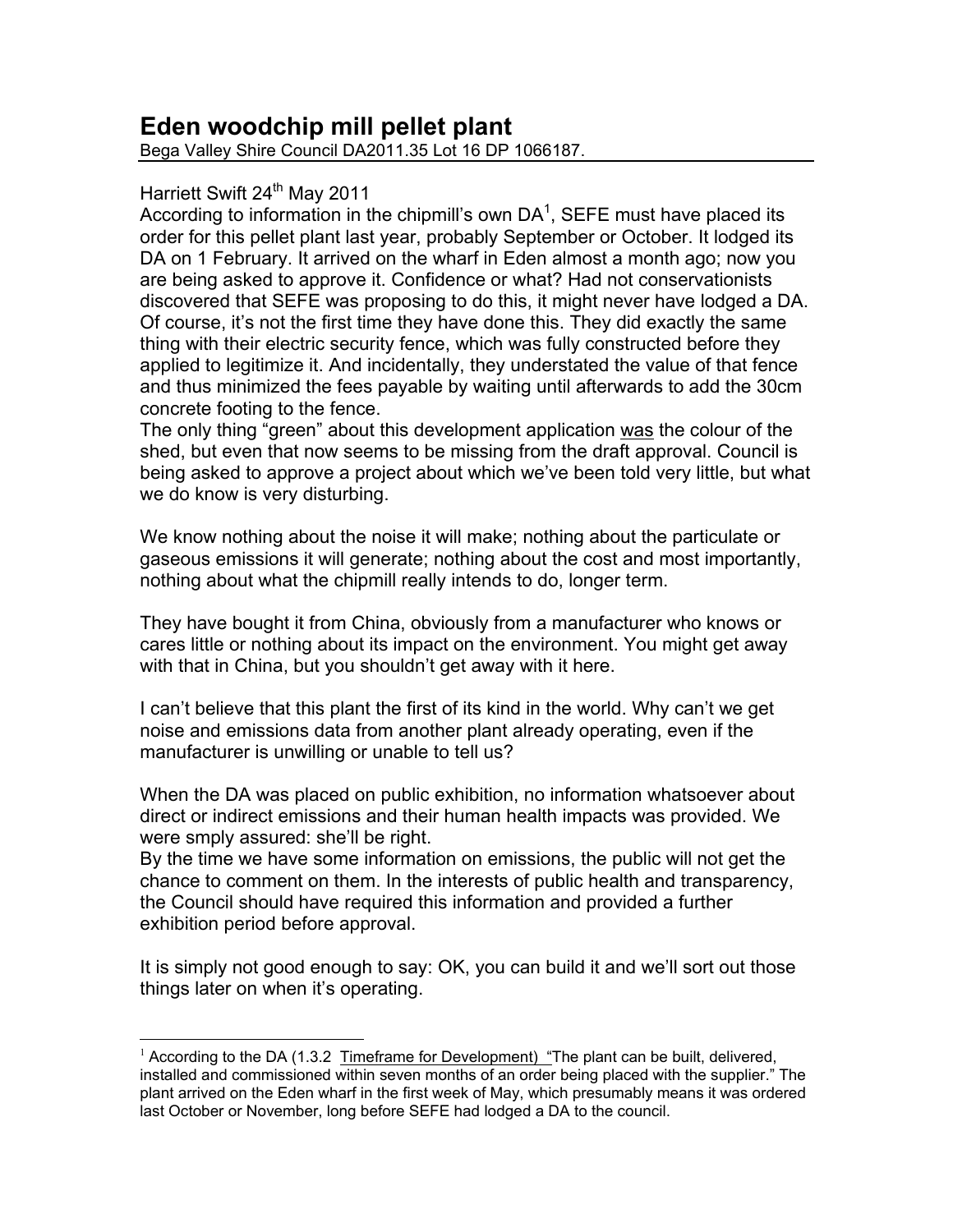The very term "pilot" rings alarm bells. It tells us that SEFE does not intend to stop here, just as it did not stop at 5,000 tonnes of woodchips and now exports a million tonnes each year.

SEFE is using this proposal to develop and test a market in wood pellets. What kind of environmental standards, if any, will its customers demand? How burdensome will government regulations, if any, be? How much profit can it make? Will it maybe even get away with calling it renewable energy? Might it attract a subsidy if it does?

Rules controlling the processing and export of pellets are even less exacting than those governing the burning of native forest wood for electricity generation. If the pellets are exported, there are virtually no constraints on how they are made and sold, and I believe that this is what SEFE ultimately aims to do selling them for industrial use in Japan.

But if SEFE plans to sell the pellets domestically as "renewable" energy, with the subsidies that this attracts, it is going to run into the same difficulties as the wood fired power station, but they probably figure they can extract a higher price from domestic used than from industry. Regardless of the "renewable" issue, it will also have to convince enough householders to install the special pellet heaters to burn this fuel, locking them into using it for years ahead.

Don't be fooled by the reference that bans "native forest bio-material" in the Protection of the Environment Operations (General) Regulation 2009 - Reg 96<sup>2</sup>.

## **Definitions**

## **96 Definitions**

In this Part:

"Australian native tree" means any tree of a species indigenous to Australia.

"electricity generating work" means a work (including associated facilities) that supplies, or is capable of supplying, more than 200 kilowatts of electricity.

"native forest bio-material" means the bio-material comprised in Australian native trees, other than:

(a) bio-material obtained from:

(i) an authorised plantation within the meaning of the **Plantations and Reafforestation Act 1999**, **or** 

(ii) an existing plantation within the meaning of section 9 of that Act, or

(iii) land on which exempt farm forestry (within the meaning of that Act) is being carried out, or (iv) land on which ancillary plantation operations (within the meaning of section 9 of that Act) are being carried out, or

(b) sawdust or other sawmill waste, or

(c) waste arising from wood processing or the manufacture of wooden products, other than waste arising from activities (such as woodchipping or the manufacture of railway sleepers) carried out at the location from which the Australian native trees are harvested.

<sup>&</sup>lt;sup>2</sup> PROTECTION OF THE ENVIRONMENT OPERATIONS (GENERAL) REGULATION 2009 -**REG 96**